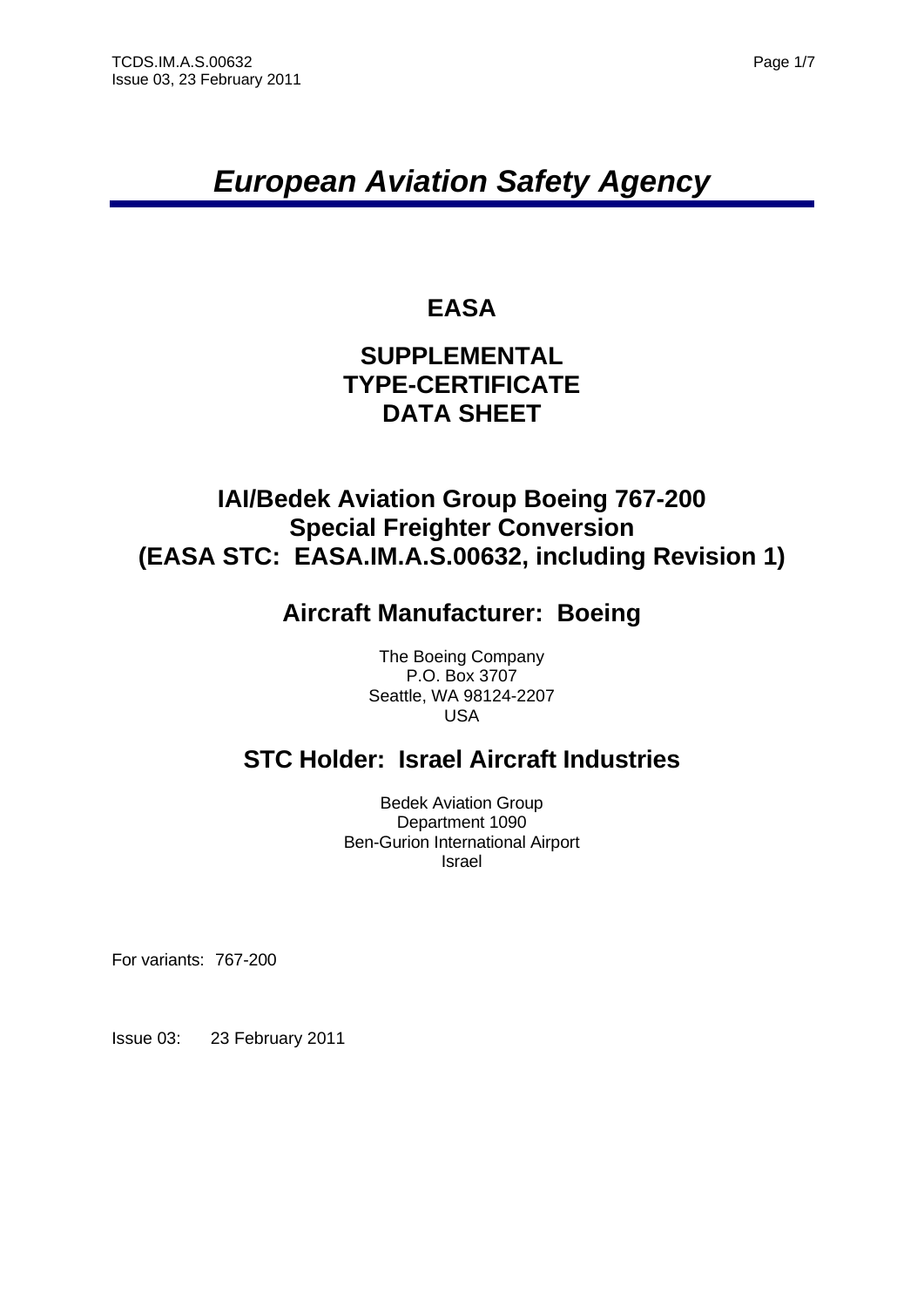### **TABLE OF CONTENT**

### **SECTION 1: GENERAL** 3 **SECTION 2: (-200 VARIANT: -200SF)** 4 I General 4 II Certification Basis<br>
III Technical Characteristics and Opertional Limitations<br>
5 III Technical Characteristics and Opertional Limitations<br>IV Operating and Service Instructions 5 IV Operating and Service Instructions<br>V Notes V Notes 6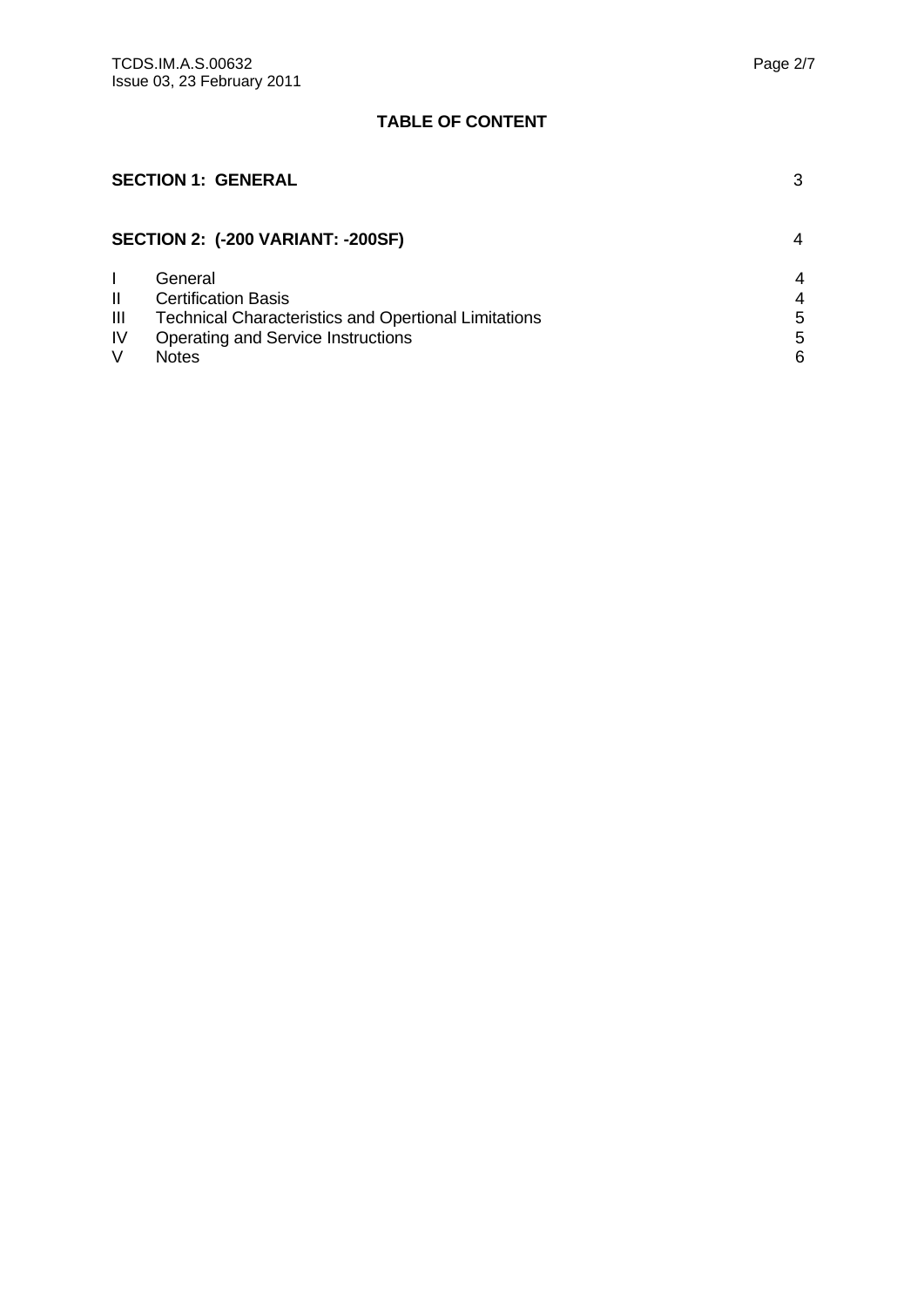### **NOTE**

**This Type Certificate Data Sheet is supplemental to the TCDS for the basic aircraft (TCDS.IM.A.035). Paragraph numbering is consistant with the TCDS of the basic aircraft. Any paragraph not included in this TCDS is therefore unchanged from the basic aircraft TCDS.** 

**Issue 2 of the referenced STC is to incorporate a weight increase as identified in section 2.III.12.** 

#### **SECTION I GENERAL**

- 1. Data Sheet No: TCDS.IM.A.S.00632 2. Airworthiness Category: Large Aeroplanes 3. Performance Category: A 4. Certifying Authority, Aircraft: Federal Aviation Administration (USA) (Address) Seattle Aircraft Certification Office, 1601 Lind Avenue S.W. Renton, WA 98055-4056 United States of America 4.1. Certifying Authority, STC: Civil Aviation Authority of Israel (Address) P.O. Box 8 Ben-Gurion International Airport Israel, 70100
	- Seattle, WA 98124-2207 United States of America

5.1. STC Holder: Internal Studies and Israel Aircraft Industries (Address) Bedek Aviation Group Ben-Gurion International Airport Israel, 70100

- 5. Type Certificate Holder: The Boeing Company (Address) P.O. Box 3707
-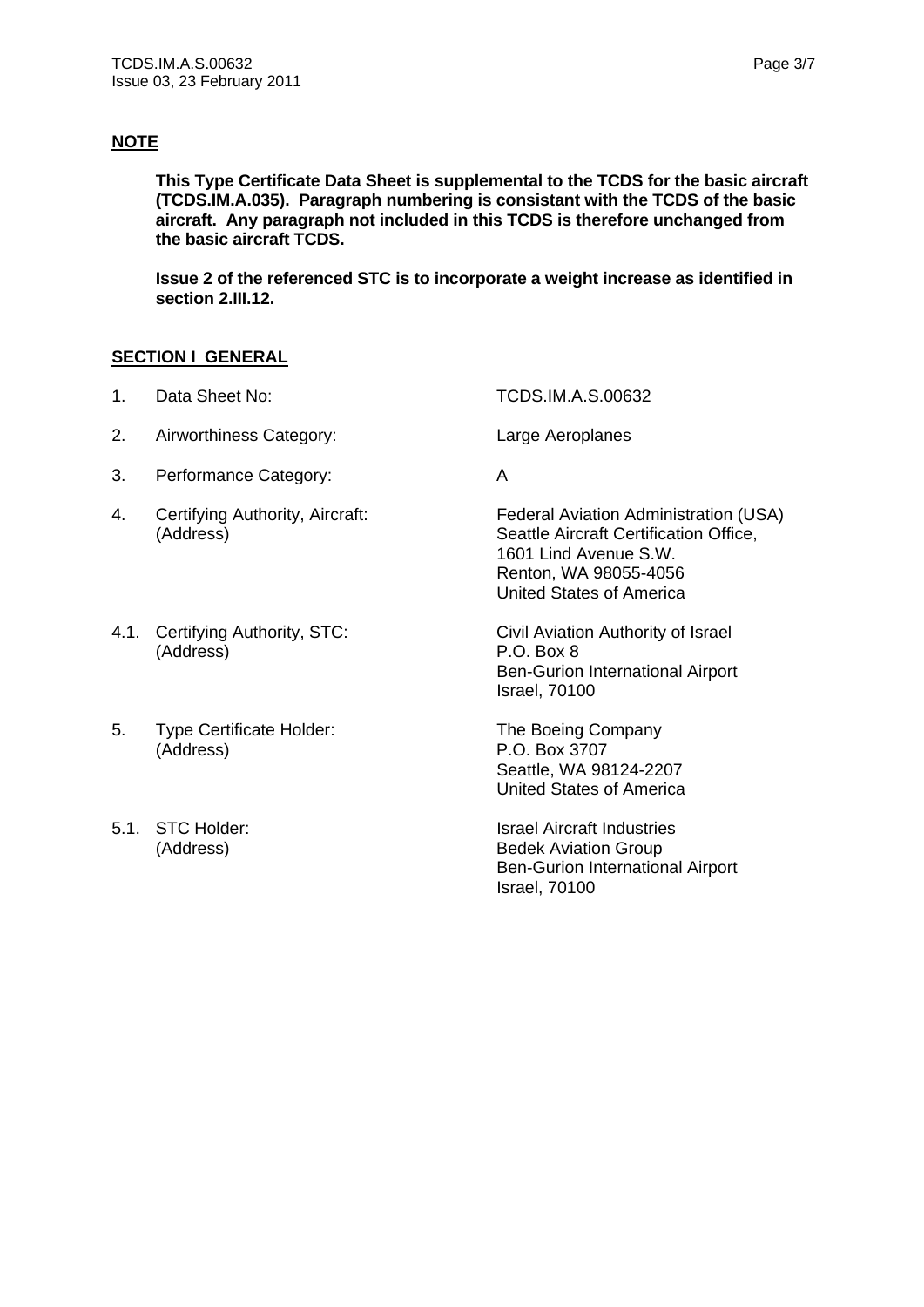#### **SECTION 2 (-200SF)**

#### **I. General**

- 1. Aircraft: B767-200 converted by EASA STC (EASA.IM.A.S.00632) referenced as B767-200SF.
- 2. EASA STC Certification Date: 17 March 2005
- 2.1. EASA STC Validation Application Date: 22 December 2003 (Note: Effective date of applicable regulation is CAAI Reference Application Date)

#### **II. STC Certification Basis**

| $1_{-}$ | <b>CAAI Certification Date:</b>      | 14 July 2004  |
|---------|--------------------------------------|---------------|
|         | 1.1 CAAI Reference Application Date: | 19 March 2001 |

2. CAAI Certification Basis:

Refer to FAA Type Certificate Data Sheet No A1NM for unchanged areas. FAR 25 Amendment 25-1 through 25-101 for changed areas except for reversions as follows: Amendment 46 (25.345, .351, .629, .697, .1522) Amendment 49 (25.733) Amendment 54 (25.365, .571, Appendix H)

3. EASA Validation Basis: In accordance with Regulation (EC) 1702/2003

Basic aircraft as per EASA TCDS IM.A.035 for unaffected areas and JAR 25@ change 15 for changed areas.

Equivalence to CAAI certification basis accepted except for the following Validation Items and Significant Regulatory Differences JAR-25@ change 15, paragraphs:

.301, .307, .331, .365, .561, .562, .571, .581, .603, .621, .671, .783, .785, .807, .810, .811, .813, .855, .857, .858, .865, .899, .903, .1309, .1351, .1431, .1438.

NPA 25D-301, rev 1.

Including the following special conditions, as detailed below.

New EASA Special Condition:

CRI D-01 Class E Cargo Compartments - Essential Systems Fire Protection, INT/POL/25/15

New EASA Equivalent Safety Findings:

CRI D-02 An Equivalent Safety Finding exists with respect to the installation of a Supernumary Seating Area for transportation of certain categories of persons without complying with specified passenger-carrying requirements.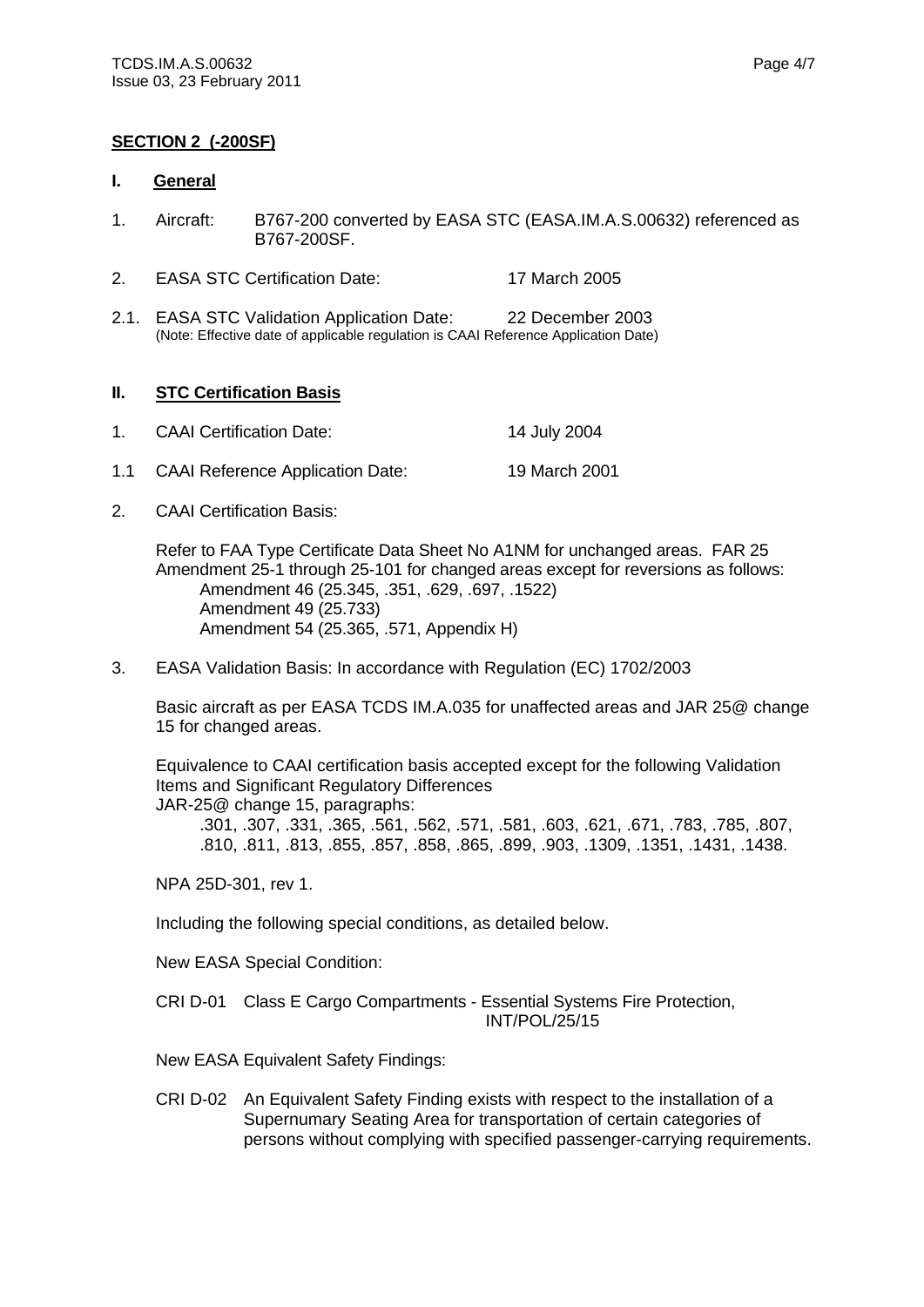#### **III. Technical Characteristics and Operational Limitations**

| <b>STC Design Definition:</b> | IAI MDL TR 368-00-00-94100 |
|-------------------------------|----------------------------|
|                               | (Notes 2 & 3).             |

12. Maximum Certified Weights:

| 12. | Maximum Certified Weights: |             |         |                  |
|-----|----------------------------|-------------|---------|------------------|
|     |                            |             | Pounds  | <b>Kilograms</b> |
|     |                            | <b>MTW</b>  | 352,200 | 159,755          |
|     |                            | <b>MTOW</b> | 351,000 | 159,210          |
|     |                            | <b>MLW</b>  | 283,000 | 128,367          |
|     |                            | <b>MZFW</b> | 266,000 | 120,657          |
|     |                            |             |         |                  |

17. Minimum Flight Crew: Two (2): Pilot and Co-pilot, for all types of flight

18. Maximum Seating Capacity:

Maximum Passengers: Maximum Passenger Capacity 5 Persons

Note: Not for the carriage of passengers, persons carried are for the safe operation of the flight and cargo as defined in the IAI Airplane Flight Manual supplement.

19. Exits:

Two exits in main deck courier area. Decent Devices in-place of Door Slides.

20. Baggage/Cargo Compartment: See Weights and Balance Manual

| Location    | Class | Usable Volume $(m^3)$                  |
|-------------|-------|----------------------------------------|
| Fwd         |       | 1,945 cu. ft. = 55.08 m <sup>3</sup>   |
| Aft         |       | 1,623 cu. ft. = 45.96 m <sup>3</sup>   |
| <b>Bulk</b> |       | 430 cu. ft. = 12.18 m <sup>3</sup>     |
| Main Deck   |       | 11,900 cu. ft. = 336.97 m <sup>3</sup> |

#### **IV Operating and Service Instructions**

1. Flight Manual Supplement:

 IAI Flight Manual Supplement 368-00-00-91713 IAI Weight and Balance Supplement 368-08-00-94625

2. Mandatory Maintenance Instructions:

Limitations Section of the IAI Maintenance Manual Supplement Document. (Note 4)

3. Service Letters and Service Bulletins:

As published by IAI.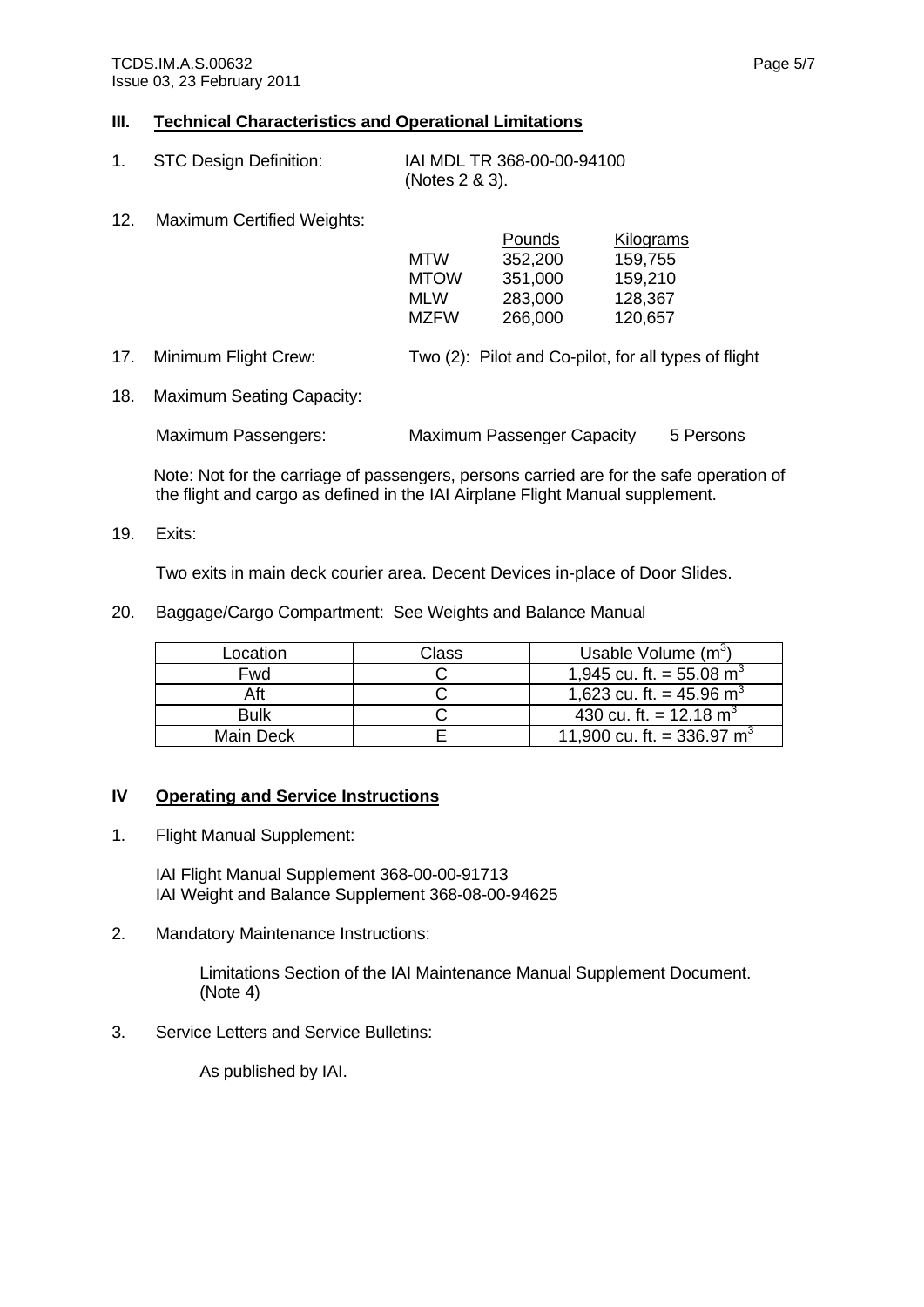#### **V Notes**

- 1. Additional information is provided in FAA TCDS A1NM and EASA TCDS IM.A.035.
- 2. AAR STC (EASA.IM.A.S.00633) covers the Cargo Loading System.
- 3. LiteAir STC (EASA.IM.A.S.01079) covers the Window Plugs (Optional).
- 4. Incorporation of this STC affects AD compliance with either terminating action or additional means of compliance as detailed below:

### **Terminated ADs:**

| 85-13-02   | <b>Cargo Ventilation System</b>                                                            |
|------------|--------------------------------------------------------------------------------------------|
| 86-06-06   | <b>Emergency Evacuation Slides</b>                                                         |
| 86-07-09   | <b>Cargo Compartment Smoke Detectors</b>                                                   |
| 86-07-10   | Slide/Raft Packboard                                                                       |
| 87-25-09   | Door Dust Cover                                                                            |
| 89-07-10   | <b>Integrator Hook</b>                                                                     |
| 89-16-11   | <b>Pivot Bolts</b>                                                                         |
| 89-19-03   | <b>Cabin Partitions</b>                                                                    |
| 89-26-06   | <b>Oxygen Generators</b>                                                                   |
| 90-01-05   | <b>Entry/Service Doors</b>                                                                 |
| 90-10-09   | Oxygen Generator                                                                           |
| 90-15-05   | <b>Off-Wing Evacuation System</b>                                                          |
| 90-22-04   | <b>Escape Slides</b>                                                                       |
| 92-07-12   | Off-Wing Escape System                                                                     |
| 92-07-13   | <b>Girt Bar Carrier</b>                                                                    |
| 92-08-05   | <b>AFT Galley Tire Rods</b>                                                                |
| 92-10-01   | <b>Inboard Spoilers</b>                                                                    |
| 93-01-19   | <b>Entry/Service Door</b>                                                                  |
| 93-05-08   | <b>Smoke Detoctors</b>                                                                     |
| 95-08-11   | <b>Escape Slide</b>                                                                        |
| 95-15-01   | <b>Over-Wing Escape Slide</b>                                                              |
| 95-18-03   | <b>Ramp/Slide Evacuation System</b>                                                        |
| 98-07-13   | Wire Bundles Above Main Passenger Door                                                     |
| 2000-11-19 | <b>Escape Slide</b>                                                                        |
| 2000-15-16 | Oxygen System                                                                              |
| 2001-10-14 | Passenger Oxygen System                                                                    |
| 2001-14-13 | Airplane Operations Manuals--Passenger Entertainment<br>System (PES)                       |
| 2001-16-20 | In-Flight Entertainment System                                                             |
| 2001-16-21 | In-Flight Entertainment System                                                             |
| 2001-26-19 | <b>Entry or Service Door</b>                                                               |
| 2001-26-09 | Water line heater tape                                                                     |
| 2003-13-03 | Prevent interference with wenting during a rapid                                           |
|            | decompression in bulk cargo compartment                                                    |
| 2003-14-10 | Prevent chefing of the wire bundles of the video control<br>center (VCC)                   |
| 2004-16-10 | Prevent the door-opening actuators for the off -wing slide<br>compartment from not fitting |
| 2005-20-05 | Failure of the attachment of the 9g tie rods to the center<br>overhead stowage bin;        |
| 2005-23-19 | Outboard overhead stowage bins                                                             |
| 2005-25-23 | Off-wing emergency escape slide;                                                           |
| 2006-11-06 | Replacing the placards on certain stowage bins with new<br>placards;                       |